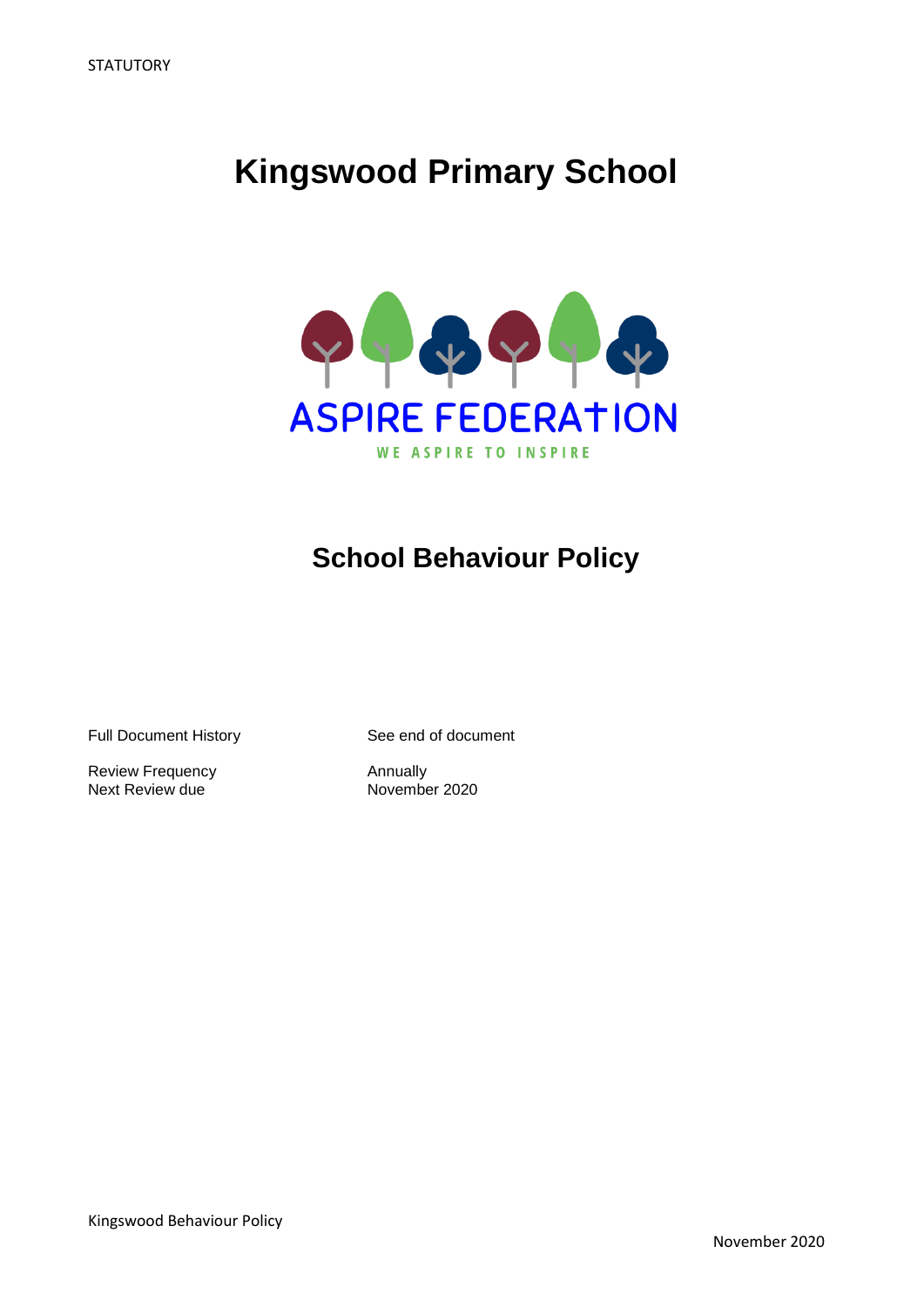# **Introduction**

Section 89 of the Education and Inspections Act requires that the head teacher should determine the school behaviour policy with a view to;

- Promote, among pupils, self-discipline and proper regard for authority
- Encourage good behaviour and respect for others on the part of pupils and, in particular, preventing all forms of bullying amongst pupils
- Ensure that the standard of behaviour of pupils is acceptable
- Ensure that pupils complete any tasks reasonably assigned to them in connection with their education, and
- Otherwise regulate the conduct of pupils

The policy should be determined in accordance with the guidelines determined by the governing body in the 'Written Statement of Behaviour Principles' policy.

#### **Principles**

At Kingswood Primary School, discipline is about learning acceptable codes of behaviour within the school community. We seek to emphasise positive social behaviour, fostering the development of self-discipline, so that children:

- are aware that there are reasons for behaving in one way rather than another
- understand that the well-being of the community as a whole is directly affected by the actions of the individual
- recognise that there are consequences for all actions, both positive and negative

Children need boundaries or expectations so that by knowing what is acceptable they are secure within the school community. These boundaries are defined by having five golden rules, linked with our six school values running alongside to build character, which every child is familiar with and apply to all areas of school life.

Our responsibility will be to ensure that children from the school adhere to the principles detailed in this policy which will apply when they are within the school boundaries, under school control on outside trips and when they are not on the premises of the school and under the lawful control of a member of staff but are identifiable as pupils Kingswood Primary School.

We aim to make use of both rewards and sanctions and establish a climate where praise and encouragement outweigh the frequency of punishment and admonition.

#### **Expected Behaviour**

The following are the key values of our school and are used when discussing acceptable behaviour with children: Endurance, Compassion, Thankfulness, Friendship, Forgiveness and Trust

# **OUR GOLDEN RULES**

#### **In our school we will:**

always try our best

be kind, polite and considerate

Kingswood Behaviour Policy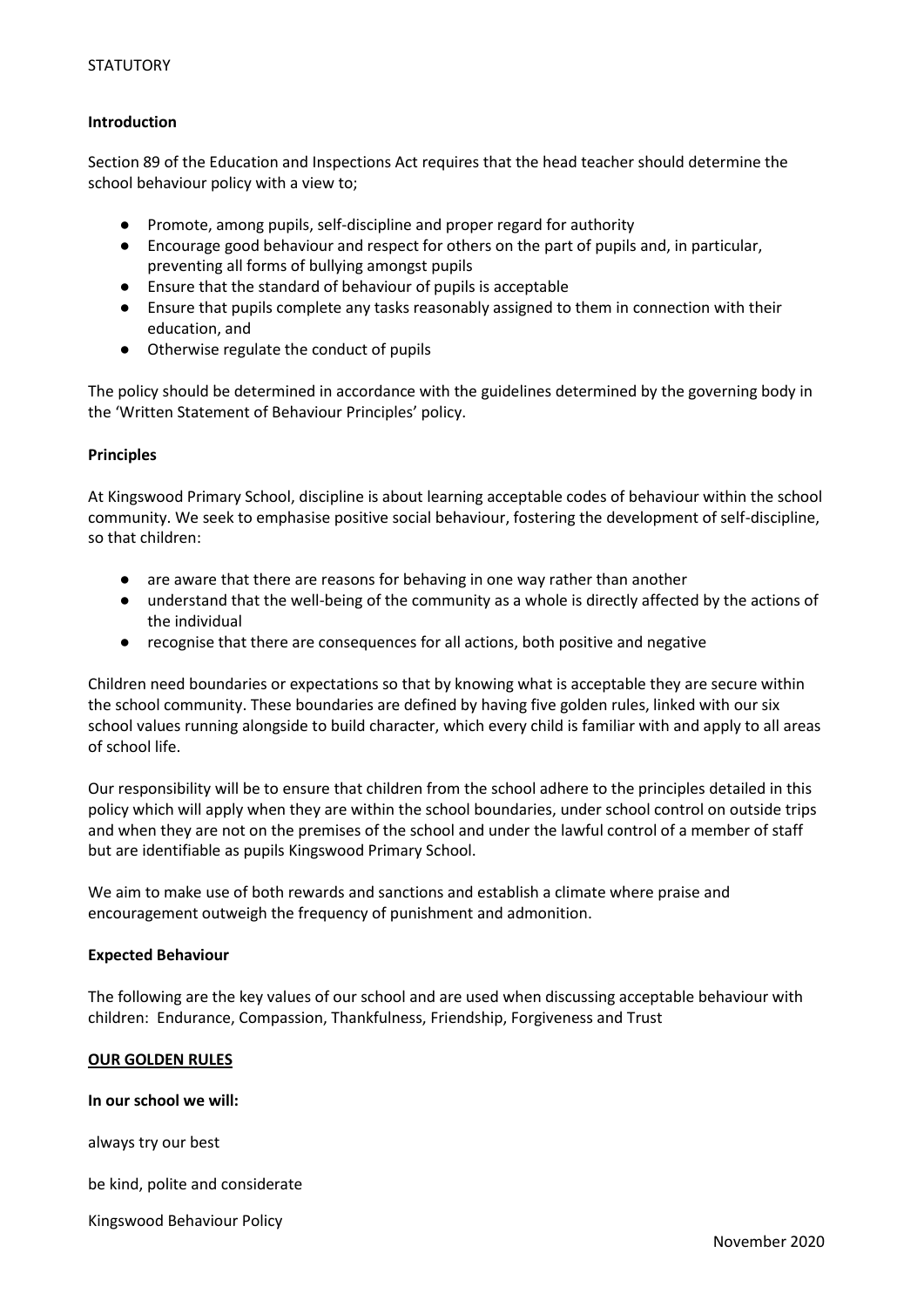always try to tell the truth

listen carefully to everybody

and care for our environment.

These expectations and rules will be interpreted in language appropriate to the age and the development of the children.

All members of the school community, adults and pupils, have a responsibility to act according to these rules.

# **OUR SCHOOL VALUES**

Kindness Love Boldness Patience Honesty Understanding

As role-models all adults in the school are expected to;

- show respect to every child as an individual
- be aware of vulnerable children
- focus on the behaviour rather than the child
- avoid having favourites and taking sides
- be seen to be fair
- avoid labelling pupils
- have high expectations of pupils
- avoid references to other family members (such as 'just like your brother')

#### **Responsibilities**

#### **Class Teacher**

It is the responsibility of the class teacher to ensure that school and class rules are adopted in their classroom and that the class behave in a responsible manner during curriculum time. It is essential that there is mutual respect between adults and children, and a high standard of behaviour in the classroom, to ensure that effective teaching and learning can take place in a positive learning environment. Any unacceptable behaviour should be dealt with in line with the guidelines in this policy and consequences should be followed through consistently.

The class teacher will contact a parent if there are on-going concerns about the behaviour of a child in their class. It is also the responsibility of the teacher to inform relevant staff if they need to follow through sanctions with children out of class (e.g. in assembly, at lunchtime).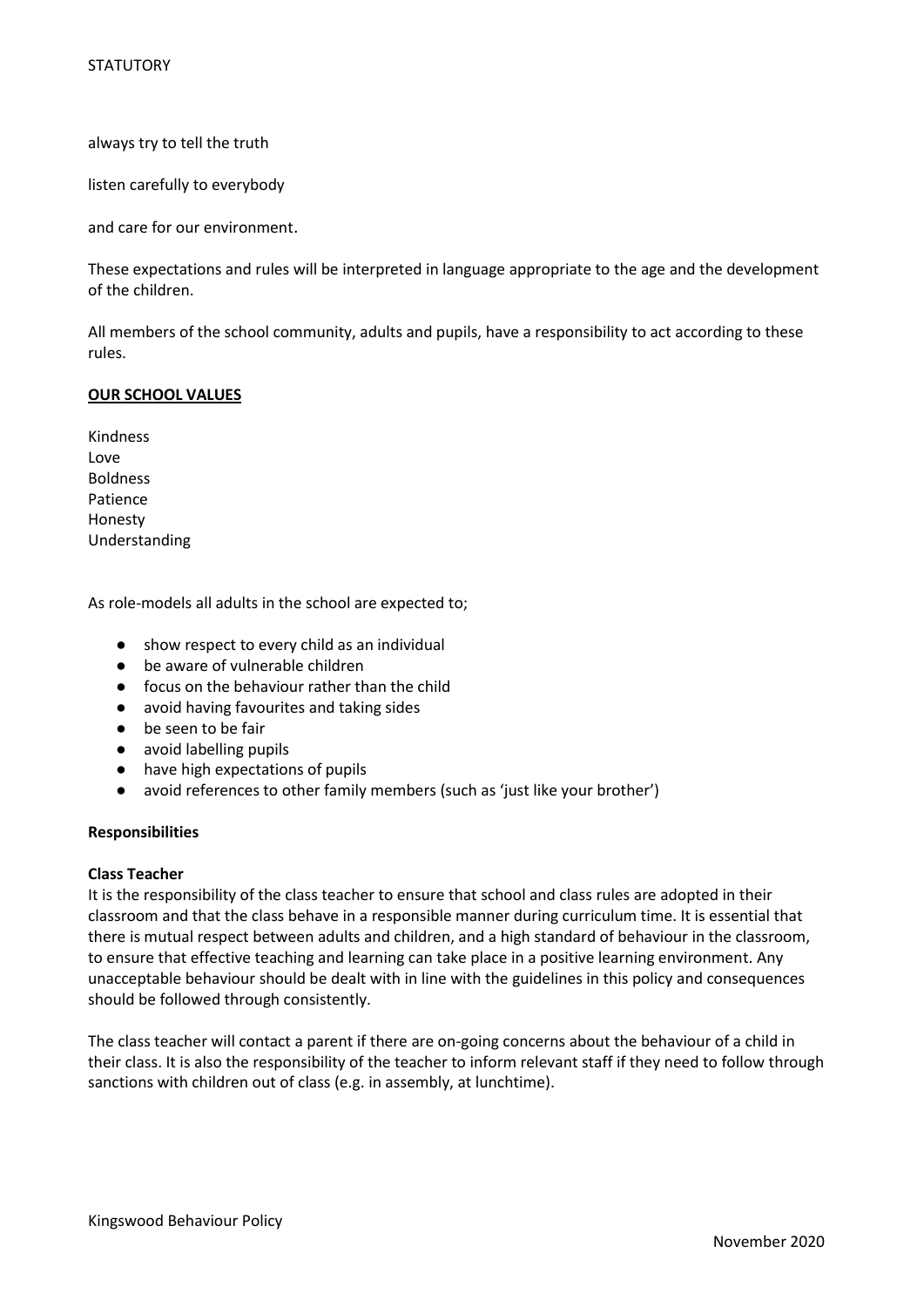# **Teaching Assistants**

TA's should support the teachers with following through the Behaviour Policy with the children they work with. They should keep the class teacher informed of any incidents that occur during whole class, small group or break times and whilst on school visits.

# **Volunteers**

Volunteers should supervise a group, and remind children of the golden rules where necessary. However it is not their role to issue sanctions, and any incidents of poor behaviour should be referred to a teacher or other member of staff.

# **Head teacher**

It is the responsibility of the Head teacher to ensure that the Behaviour Policy is implemented consistently throughout the school and to report to Governors on the effectiveness of the Policy. In addition, the Head teacher should support all staff in the school with managing the behaviour of all children. This may involve talking to the children, setting up Individual Behaviour Plans (IBPs) with children and their parents, supporting the implementation of behaviour plans by giving praise or stickers for appropriate behaviour and generally supporting staff with the implementation of all aspects of this policy.

# **Parents**

We aim to work collaboratively with parents and to give consistent messages about behaviour at school.

We hope that parents will support us in the management of their child's behaviour and any consequences that have been put into place. Parents and pupils will be asked to support our Behaviour Policy by signing the Home - School Agreement.

Where behaviour is causing concern parents will be informed at an early stage, and given an opportunity to discuss the situation. Parental support will be sought in devising a plan of action within this policy, and will be involved in reviewing the outcomes of this action plan.

More generally we expect all parents, carers and visitors to the school to adhere to our code of conduct which can be found in Appendix 1.

#### **Governors**

The Governing Body has a general responsibility of setting guidelines on standards of behaviour and reviewing the effectiveness of the policy. They may need to become involved with particular individual incidents and offer support to the Head teacher.

#### **Rewards**

Rewards are used to demonstrate that good behaviour is valued by the whole school community and to encourage similar behaviour in others.

Rewards typically used in school include a quiet word of encouragement, a positive written comment on a piece of work, stickers, a visit to another member of staff or Head teacher, praise in front of the group, class or whole school, display of work and parents / carers in to share good work. There are also some class specific rewards, such as pupils being given raffle tickets, and Character Coins awards when a pupil shows good character, to collect which are then added up and rewarded with a small item, or placed in a whole class prize draw.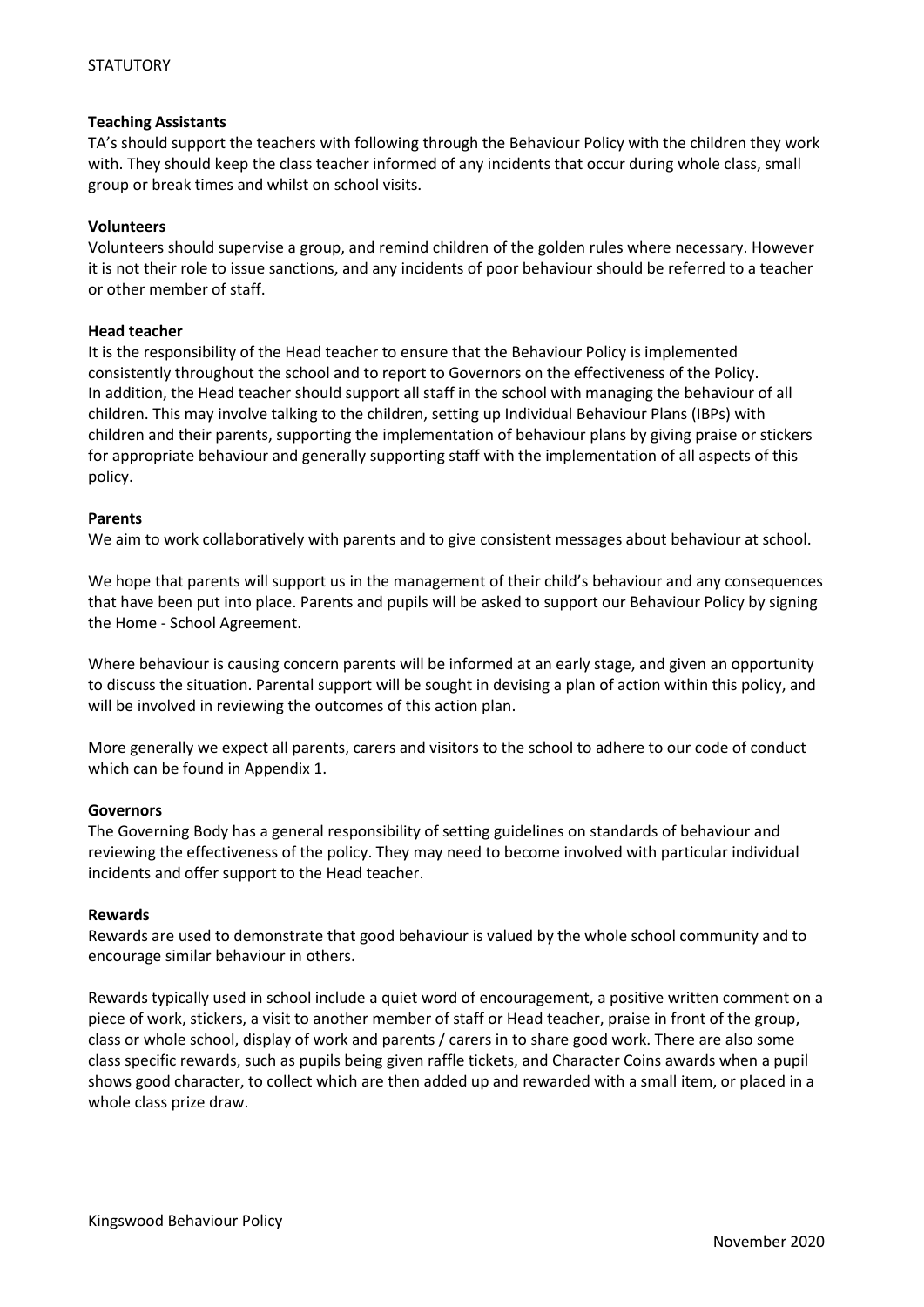In addition we use:

| Star of the week for<br>Effort/Achievement | The star of the week award encourages hard work and positive<br>behaviour. Adults nominate a pupil in each year group, one for<br>effort and one for achievement. These are given out weekly and<br>placed on the Wall of Achievement and sent home in the<br>newsletter. |
|--------------------------------------------|---------------------------------------------------------------------------------------------------------------------------------------------------------------------------------------------------------------------------------------------------------------------------|
| Head of School Star of                     | One child for our values is awarded the Head's Star of the Week for                                                                                                                                                                                                       |
| the Week                                   | showing exceptional character.                                                                                                                                                                                                                                            |

# **Sanctions**

Although rewards are central to the encouragement of good behaviour, realistically there is a need for sanctions to register the disapproval of unacceptable behaviour and to protect the security and stability of the school community.

In most cases, sanctions are applied to individuals, not groups.

When there are breaches of the behaviour code, we will:

- be clear why the sanction is being applied and condemn the specific action, not the individual
- establish the facts if they are not immediately clear, i.e. were others involved and who needs to take responsibility for their actions
- focus on the consequences of the action, for self and others
- be mindful of the golden rules and key values in our management of breaches of those rules
- seek to understand the cause but not condone the action
- provide an environment that encourages self-acknowledgement of personal breaches of the code
- respect pupils' dignity and self-esteem
- work together as a staff so that the most appropriate adult will intervene
- be prepared to compromise, and to apologise
- be aware of individual differences

Each class uses a 'traffic light' system to record behaviour with names starting on green and then moving to amber and red according to the behaviour shown.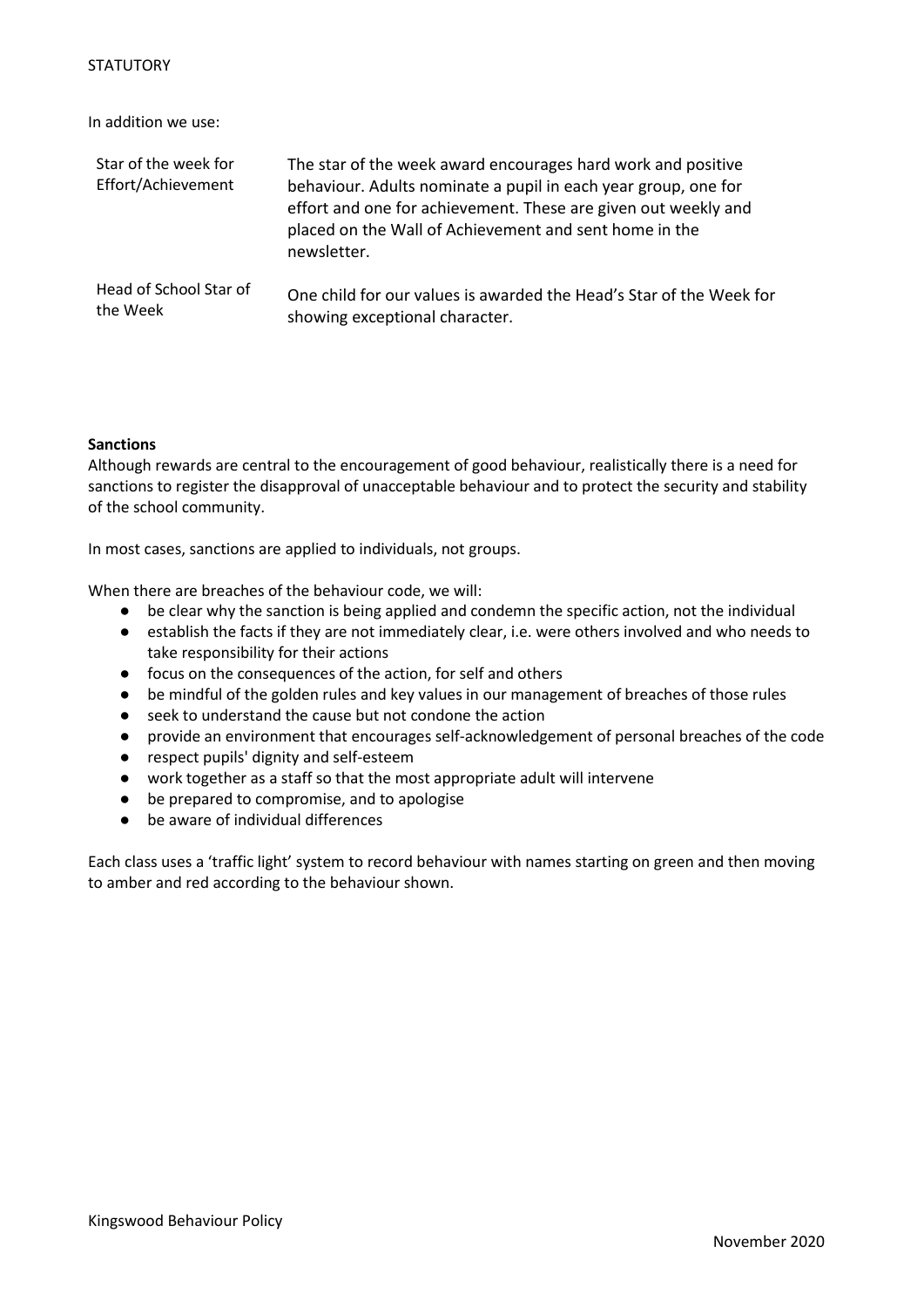Sanctions will take the form of:

|                                              | <b>Typical Behaviours</b>                                                                                                                                                                                                                                                                                                               | Sanction                                                                                                                                                                                                                          |  |
|----------------------------------------------|-----------------------------------------------------------------------------------------------------------------------------------------------------------------------------------------------------------------------------------------------------------------------------------------------------------------------------------------|-----------------------------------------------------------------------------------------------------------------------------------------------------------------------------------------------------------------------------------|--|
| <b>High level</b><br>Low level<br>disruption | Behaviour shown to break one of the 5<br>golden rules<br>Calling out in class<br>Making noises, shouting<br>Not listening to instructions<br>Distracting others                                                                                                                                                                         | 1. Verbal warning and referred to rules<br>/ expected behaviour<br>Name moved to orange on board,<br>2.<br>time out if necessary<br>Name moved to red on board, time<br>3.<br>out if necessary                                    |  |
|                                              | Disrespect to an adult<br>Answering back<br>Name calling<br>Throwing things<br>Deliberately damaging someone's<br>property                                                                                                                                                                                                              | Child moved away within the<br>4.<br>classroom and letter issued to<br>parents, 15 mins taken from playtime<br>Child moved out of the classroom<br>5.<br>and letter issued to parents, 15 mins<br>taken from playtime (detention) |  |
|                                              | Behaviour stops others learning<br>Hurting others<br>Leaving classroom / school premises<br>without permission                                                                                                                                                                                                                          | 6. Sent to head teacher with an adult.<br>Review of behaviour / strategies /<br>self-assessment. Head teacher will<br>telephone or meet with parents to<br>discuss concerns                                                       |  |
|                                              | <b>Extreme aggression</b><br>Swearing at an adult<br>Verbal bullying (including use of racist<br>language)                                                                                                                                                                                                                              | Sent to head teacher, complete QCA<br>7.<br>Behaviour Review, have review<br>meeting with parents and formulate<br>Behaviour Support Plan (BSP)                                                                                   |  |
|                                              | Violence towards an adult or child (which<br>results in injury to child)<br>Swearing at an adult - on-going<br>Racist verbal abuse<br><b>Sustained bullying</b><br>Frequent high levels of disruption to<br>lessons<br>Frequent high levels of non-compliance<br>Frequent high levels of disrespect to all<br>adults who work in school | Fixed term exclusion<br>8.<br>A Behaviour Support Plan will be put<br>in place before the pupil returns to<br>school or as soon as possible<br>thereafter<br>See Appendix 2 for further<br>information on exclusions              |  |
|                                              | Repeated serious breaches of school<br>behaviour policy<br>If the pupil where to remain in school it<br>would seriously harm the education or<br>welfare of the pupil or others in the<br>school                                                                                                                                        | 9.<br>Permanent exclusion<br>Only the head teacher can<br>permanently exclude a pupil                                                                                                                                             |  |

Incidents of poor behaviour are also recorded on an incident form, along with the action taken to then be recorded on SIMS.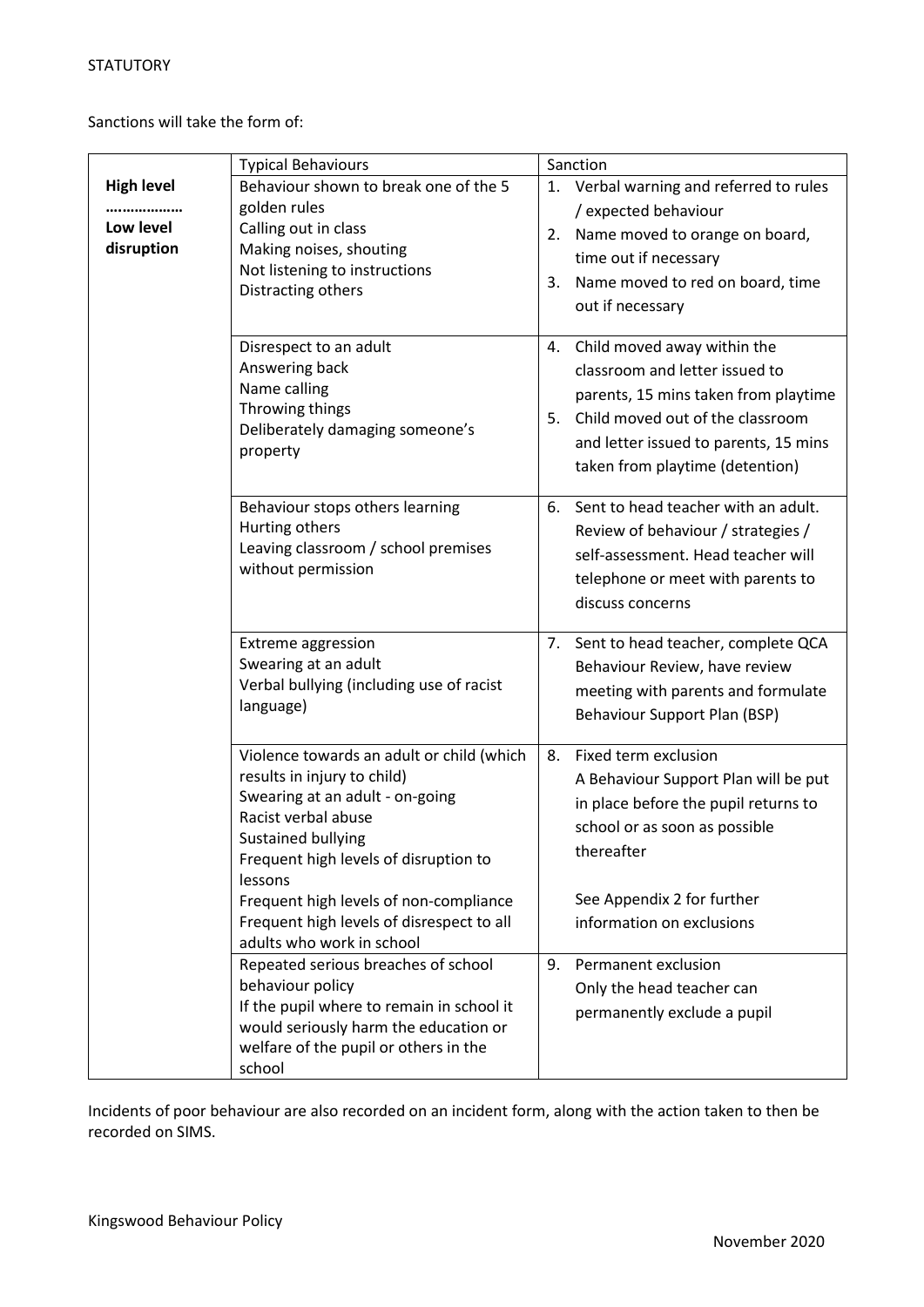# **Bullying**

In line with our golden rule of 'treating others kindly and with respect' bullying of any form will not be tolerated. We believe in tackling incidents of bullying by encouraging an environment where every pupil has a voice and the right to be heard.

We define bullying as the use of aggression with the intention of hurting another person. It is usually conscious and wilful and consists of repeated acts of aggression and / or manipulation.

Bullying is any behaviour which makes a pupil feel threatened, hurt or frightened. The three main types are;

| Physical | hitting, punching, kicking, taking belongings                                                        |
|----------|------------------------------------------------------------------------------------------------------|
| Verbal   | name calling, threats, insults, racist remarks, disability harassment, sexual orientation            |
|          | harassment                                                                                           |
|          | Cyber bullying above behaviours via use of telephone, email, text messaging, social networking sites |

People can be bullied on the grounds of race, gender, disability, sexual orientation, socioeconomic status, language, religion plus any other real or perceived differences.

In addition to the sanctions identified above, specific anti-bullying strategies include;

# Use of thinking books / journals

Selected children in Key Stage 2 have a private journal in which they can write down any issues or concerns they may have. The journals are handed in, usually to the class teacher, who will also reply to the questions or concerns. The reply may be either in writing or verbal and is confidential between staff and pupil.

#### **Mediation**

We encourage the children to resolve their own issues. All year 6 pupils are trained mediators and are available in the playground to try and sort out issues as they arise.

All reported incidents of bullying are taken seriously and investigated, initially by the class teacher with escalation to the head teacher if necessary. Each stage of the investigation will be recorded and where appropriate dealt with via the school behaviour policy.

Initial investigations focus on a no blame approach with a discussion in a group setting. The next stage would involve discussion with the individual child(ren) and then finally the parents would be asked into the school to discuss the issues.

The school expects to support all involved by talking through the incident with the person accused of bullying and the victim. Both parties will be encouraged to express their feelings about the matter and, where feasible, mediation will be suggested. Suggestions of possible strategies for making amends may be discussed and agreed.

# **Searching & Confiscation of Items**

School staff can search a pupil for any item if the pupil agrees.

Head teachers and staff authorised by them have a statutory power to search pupils or their possessions, without consent, where they have reasonable grounds for suspecting that the pupil may have a prohibited item. Prohibited items are:

knives or weapons

Kingswood Behaviour Policy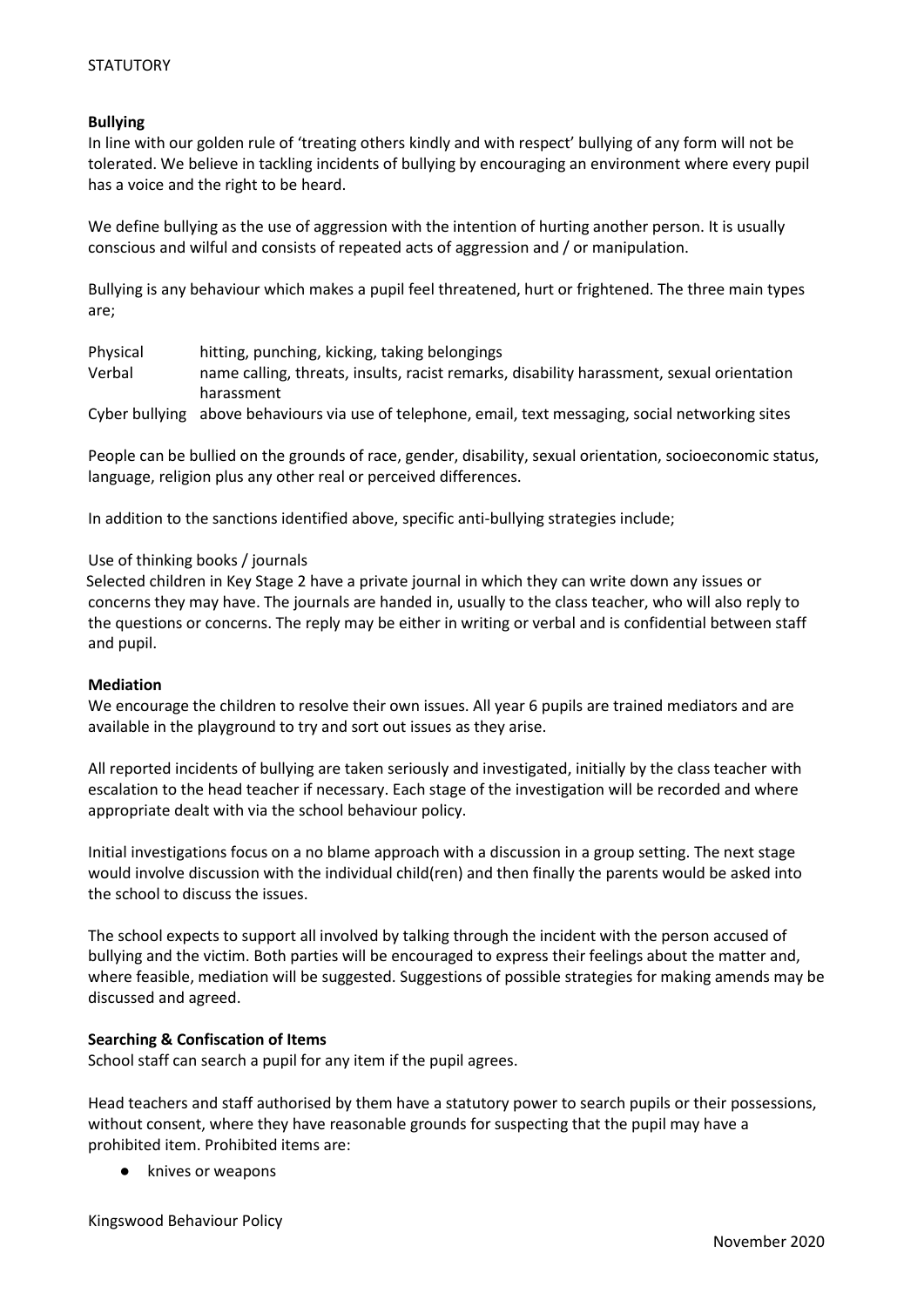- alcohol
- illegal drugs
- stolen items
- tobacco and cigarette papers
- fireworks
- pornographic images
- any article that the member of staff reasonably suspects has been, or is likely to be used:
	- o to commit an offence
	- $\circ$  to cause personal injury to, or damage to the property of, any person (including the pupil)

Head teachers and authorised staff can also search for any other item banned by the school rules in the list below;

- mobile phones
- hand held computer games
- toy guns or other toy weapons
- chewing gum, sweets, fizzy drinks

Searching is likely to take the form of asking a pupil to empty their pockets or school bag and refusal to allow this will be dealt with using the sanctions outlined above. Wherever possible another member of staff will be present if a child is searched, preferably one of the same sex as the child.

School staff can seize any prohibited item found as a result of a search. They can also seize any item, however found, which they consider harmful or detrimental to school discipline.

Confiscated items, except those specifically prohibited above, will be returned to the pupil's parents at the end of the day.

Cases where a pupil has made malicious accusations against a member of staff will be addressed through meeting with the pupil and parent and if necessary sanctions will be agreed.

# **Use of 'Reasonable Force'**

'Reasonable force' covers the broad range of actions used by most teachers at some point that involve a degree of physical contact with pupils. This can range from guiding a pupil to safety by the arm through to more extreme circumstances such as breaking up a fight or where a pupil needs to be restrained to prevent violence or injury. School staff will always try to avoid acting in a way that might cause injury but, in extreme cases, it may not always be possible to avid injuring the pupil.

All members of school staff have a legal power to use reasonable force to control or restrain pupils. It can also apply to people whom the Head teacher has temporarily put in charge of pupils, such as unpaid volunteers or parents accompanying pupils on a school organised visit.

Examples of where reasonable force may be used include;

- To remove disruptive children from the classroom where they have refused to follow an instruction to do so
- To prevent a pupil behaving in a way that disrupts a school event or a school trip or visit
- To prevent a pupil leaving the classroom where allowing the pupil to leave would risk their safety or lead to behaviour that disrupts the behaviour of others
- To prevent a pupil from attacking a member of staff or another pupil, or to stop a fight within school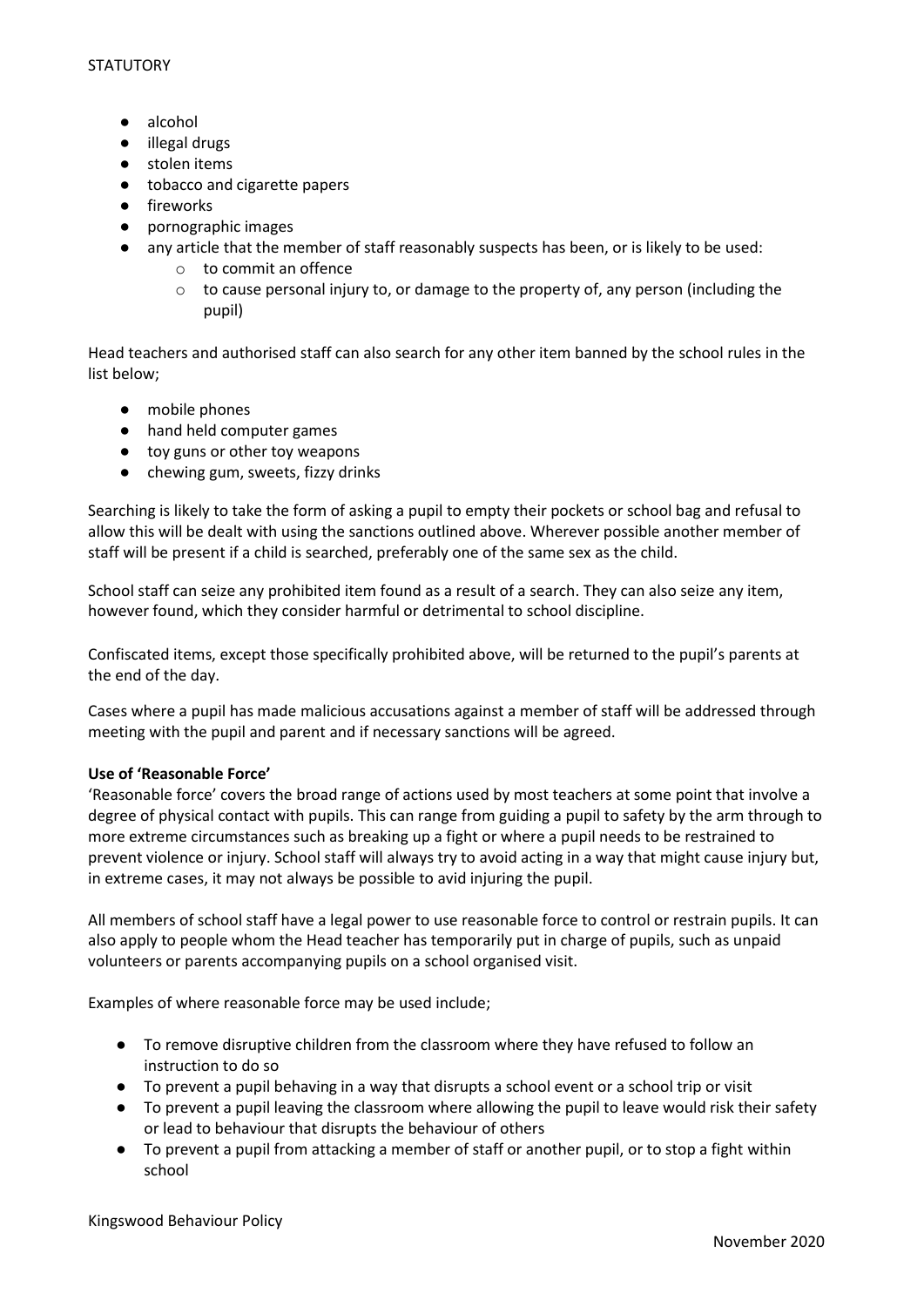● To restrain a pupil at risk of harming themselves through physical outbursts

In deciding whether to use this intervention staff will use their professional judgement and consider the;

- Pupils behaviour and level of risk presented at the time of the incident
- Degree of force used
- Effect on the pupil or member of staff
- The child's age

The staff acknowledge their legal duty to make reasonable adjustments for disabled children and children with special educational needs.

It is unlawful to use reasonable force as a form of punishment.

Any incidents involving reasonable force will be recorded on the Incident Record in Appendix 3 and reported to parents at the earliest possible opportunity. Incident reports are kept in the pupils file and reported, via the Head teachers report, to the Governing Body.

All complaints about the use of force will be appropriately investigated using the school Complaints Procedure. However, it should be noted that the onus is on the person making the complaint to prove that their allegations are true, not for the member of staff to show that they have acted reasonably. Also, suspension is not an automatic response when a member of staff has been accused of excessive force and the governing body will always consider whether the member of staff has acted within the law before deciding to take disciplinary action.

# **Behaviour Outside School Grounds or Outside of School Hours**

Students' behaviour outside School on school "business" for example school trips and journeys or away school sports fixtures is subject to the School's Behaviour Policy. Poor behaviour in these circumstances will be dealt with as if it had taken place in School.

Behaviour by the pupils out of school on school business which is either witnessed by a member of staff or reported to the school will be dealt with within the same guidelines. If a member of staff is present he/she will investigate and issue sanctions or if reported to the school the head teacher or senior teacher will talk to the children / adults present and then decide on sanctions to be issued including loss of privileges in terms of representing the school.

Behaviour of the children before 8.45am and after 3.15pm is the responsibility of the parent/s even if they are still on school grounds. The care of the children is handed from parent to school at 8.45am and back again at 3.15pm. The only exception to this is if the child is attending a before school or after school extra-curricular activity. The school will upon request support parents in discussing incidents of poor behaviour that occurred out of school hours but within school grounds.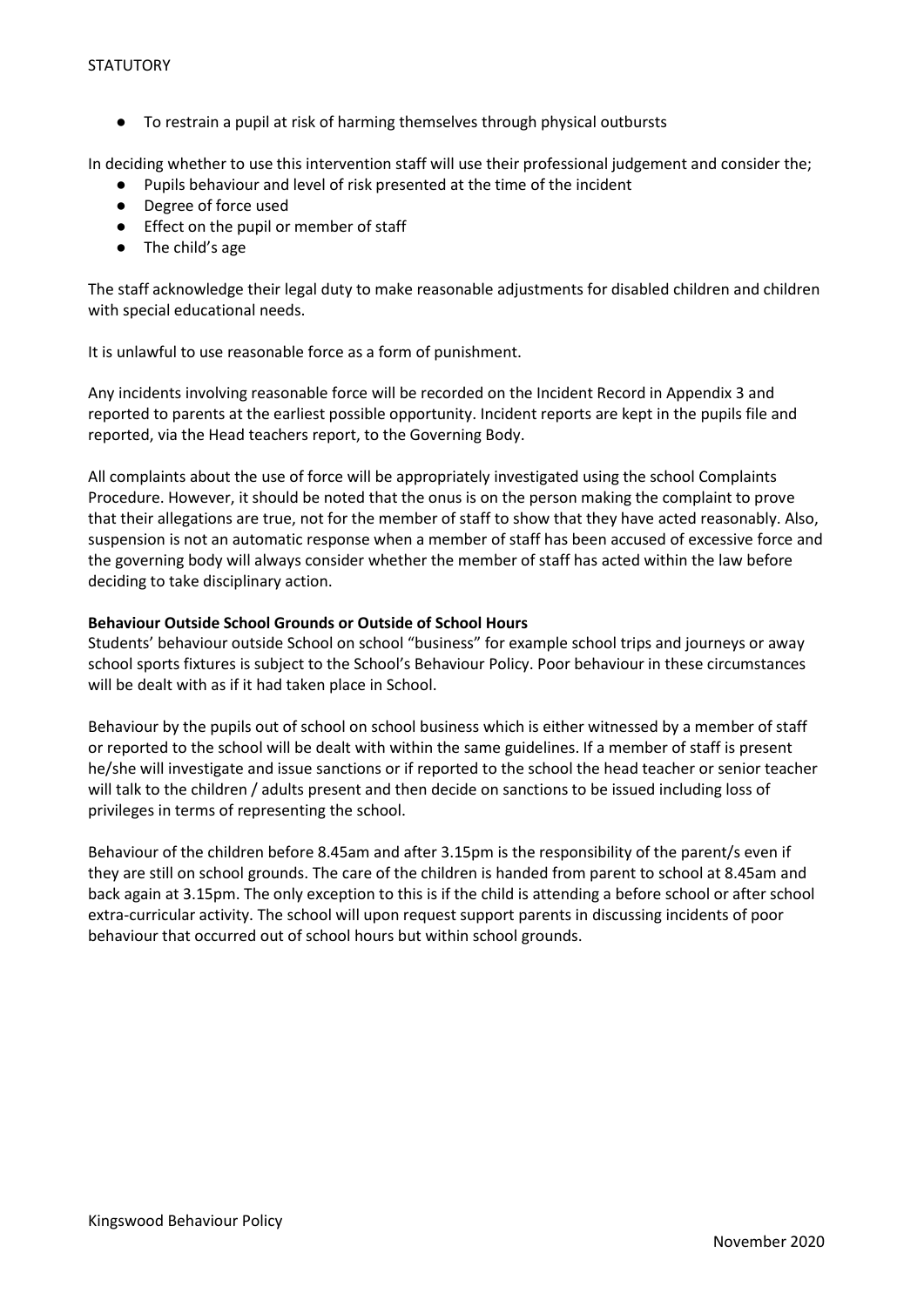# **Appendix 1 – Code of Conduct for parents, carers and visitors**

As well as following the guidance set out in our Home-School Agreement, we expect parents, carers and visitors:

- Respect the ethos of our school
- Understand that both teachers and parents need to work together for the benefit of their children
- Demonstrate that all members of the school community should be treated with respect and therefore set a good example in their own speech and behaviour
- Seek to clarify a child's version of events with the school's view in order to bring about a peaceful solution to any issue
- Correct their own child's behaviour, especially in public, where it could otherwise lead to conflict, aggressive behaviour or unsafe behaviour
- Approach the school to help you resolve any issues of concern
- Avoid using staff as threats to admonish children's behaviour
- Avoid discussing school issues with members of staff outside of school premises

In order to support a peaceful and safe school environment the school cannot and will not tolerate parents, carers and visitors exhibiting the following:

- Disruptive behaviour which interferes or threatens to interfere with the operation of a classroom, an employee's office, office area or any other area of the school grounds including team matches
- Using loud or offensive language, swearing or displaying temper
- Threatening to do actual bodily harm to a member of school staff, visitor, fellow parent/carer or pupil regardless of whether or not the behaviour constitutes a criminal offence
- Damaging or destroying school property
- Abusive or threatening e-mails, text / voicemail / phone messages or other written communication
- Defamation of the school's or staff character on Facebook or other social networking sites
- The use of physical aggression towards another adult or child. This includes physical punishment against your own child on school premises
- Approaching someone else's child in order to discuss or chastise them because of their actions towards their own child. (Such an approach to a child may be seen to be an assault on that child and may have legal consequences)
- Smoking and consumption of alcohol or other drugs
- Cycling on school premises
- Dogs being brought on to school premises

Should any of the above behaviour occur on school premises the school may feel it is necessary to contact the appropriate authorities and, if necessary, even ban the offending adult from entering the school grounds.

We trust that parents and carers will assist our school with the implementation of this policy and we thank you for your continuing support of the school.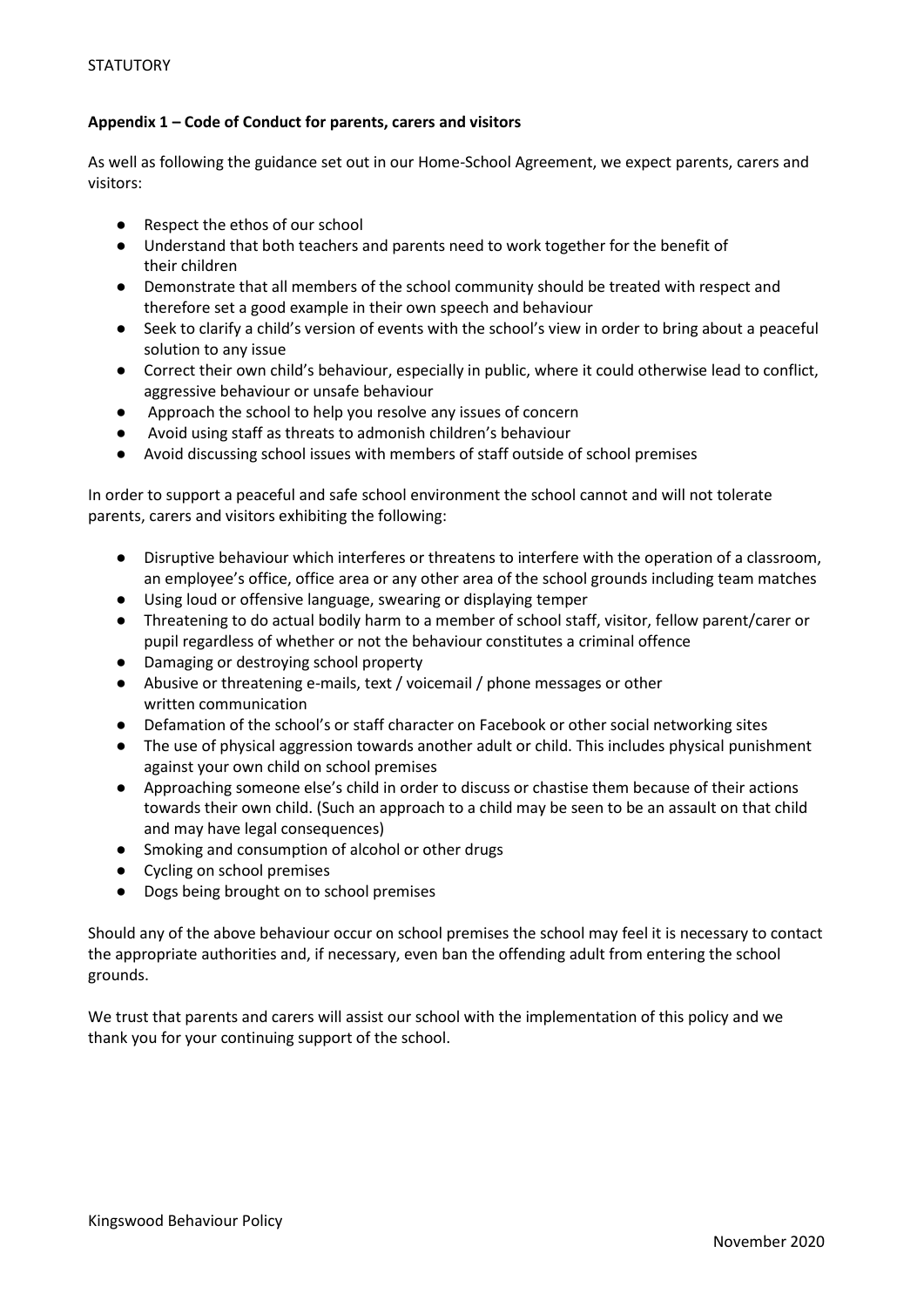# **Appendix 2 – Exclusions**

Kingswood Primary School seeks to avoid exclusions. These take place only for very serious incidents or when other strategies have been tried and have failed over time.

In most cases exclusion will be the last resort after a range of measures have been tried to improve the pupil's behaviour and after a range of strategies have been put in place to address the inappropriate behaviour which may lead to exclusion.

The Head Teacher and staff will identify pupils whose behaviours place them at risk of exclusion, and seek additional provision to meet their individual needs, which could include working in partnership with other agencies.

Exclusions are used when other strategies and sanctions have not been effective over time, if allowing the pupil to remain in school would seriously harm the education or welfare of the pupil or others in the school or when there has been a single clear and serious breach of discipline.

A serious offence could by itself justify a pupil's exclusion. This may include an aspect of the following:

- Serious actual or threatened violence against another pupil or a member of staff
- Verbal abuse / swearing at an adult
- Racist verbal abuse
- Sustained bullying
- Frequent high level disruption to lessons
- Frequent high levels of disrespect to all adults who work in school
- Indecent behaviour
- Damage to property
- Misuse of illegal drugs
- Misuse of other substances
- Theft
- Sexual abuse or assault
- Supplying an illegal drug
- Carrying an offensive weapon
- Arson

#### **Exclusion procedure**

Most exclusions are of a fixed term nature and are of short duration (usually between one and three days). The DfE regulations allow the Head teacher to exclude a pupil for one or more fixed periods not exceeding 45 school days in any one school year.

The Governors have established arrangements to review promptly all permanent exclusions from the school and all fixed term exclusions that would lead to a pupil being excluded for more than 15 days in a school term or missing a public examination.

The Governors have established arrangements to review fixed term exclusions which would lead to a pupil being excluded for more than five days but not more than 15 days in a school term where a parent has expressed a wish to make representations.

Following exclusion parents are contacted immediately where possible. A letter will be sent by post giving details of the exclusion and the date the exclusion ends. Parents have a right to make representations to the Governing Body and the Local Authority as directed in the letter.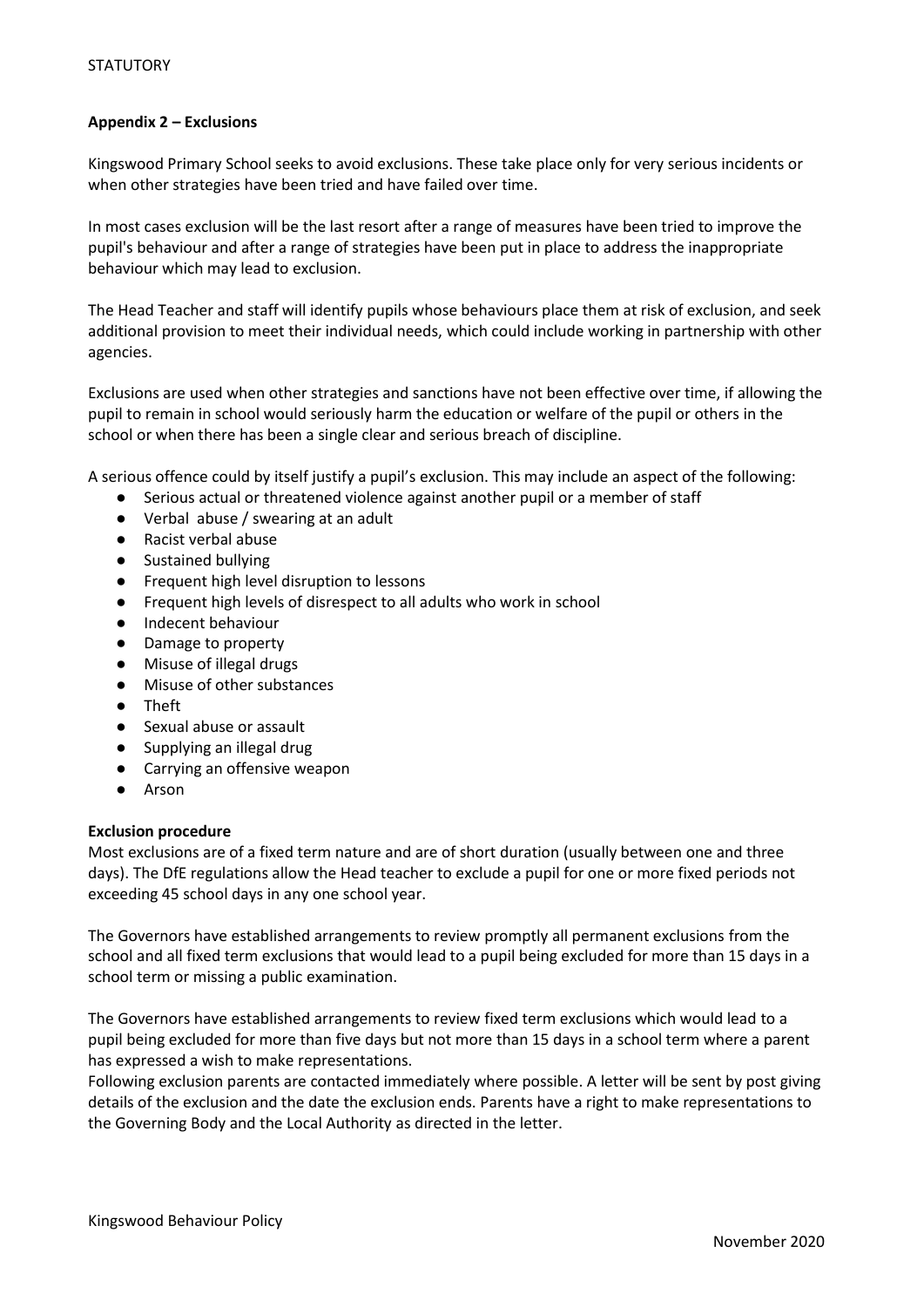A return to school meeting will be held following the expiry of the fixed term exclusion and this will involve the Head teacher and other staff where appropriate. During this meeting a Behaviour Support Plan will be drawn up, which will include a review date.

During the course of a fixed term exclusion where the pupil is to be at home, parents are advised that the pupil is not allowed on the school premises, and that daytime supervision is their responsibility as parents/guardians.

Records relating to exclusions will be stored confidentially.

# **Permanent Exclusion**

The decision to exclude a pupil permanently is a serious one. There are two main types of situation in which permanent exclusion may be considered:

1. The first is a final, formal step in a concerted process for dealing with disciplinary offences following the use of a wide range of other strategies, which have been used without success. It is an acknowledgement that all available strategies have been exhausted and is used as a last resort. This would include persistent and defiant misbehaviour including bullying (which would include racist or homophobic bullying) or repeated possession and/or use of an illegal drug on school premises.

2. The second is where there are exceptional circumstances and it is not appropriate to implement other strategies and where it could be appropriate to permanently exclude a pupil for a first or 'one off' offence. These might include:

- Serious actual or threatened violence against another pupil or a member of staff
- Sexual abuse or assault
- Supplying an illegal drug
- Carrying an Offensive Weapon (Offensive weapons are defined in the Prevention of Crime Act 1993 as "any article made or adapted for causing injury to the person; or intended by the person having it with him for such use by him".
- Arson
- Behaviour which poses a significant risk to the child's own safety.

The school will involve the police for any relevant offences. These instances are not exhaustive but indicate the severity of such offences and the fact that such behaviour seriously affects the discipline and well-being of the school.

General factors the school considers before making a decision to exclude

● Exclusion will not be imposed instantly unless there is an immediate threat to the safety of others in the school or the pupil concerned

Before making an exclusion decision the Head teacher will:

- Ensure appropriate investigations have been carried out
- Consider all the evidence available to support the allegations taking into account the Behaviour Policy and Equality Policies
- Allow the pupil to give her/his version of events
- Explore the wider context, taking into consideration how much the incident may have been provoked (for example by bullying or by racial or sexual harassment)

If the Head teacher is satisfied that on the balance of probabilities the pupil did what he/she is alleged to have done, then exclusion will be the outcome.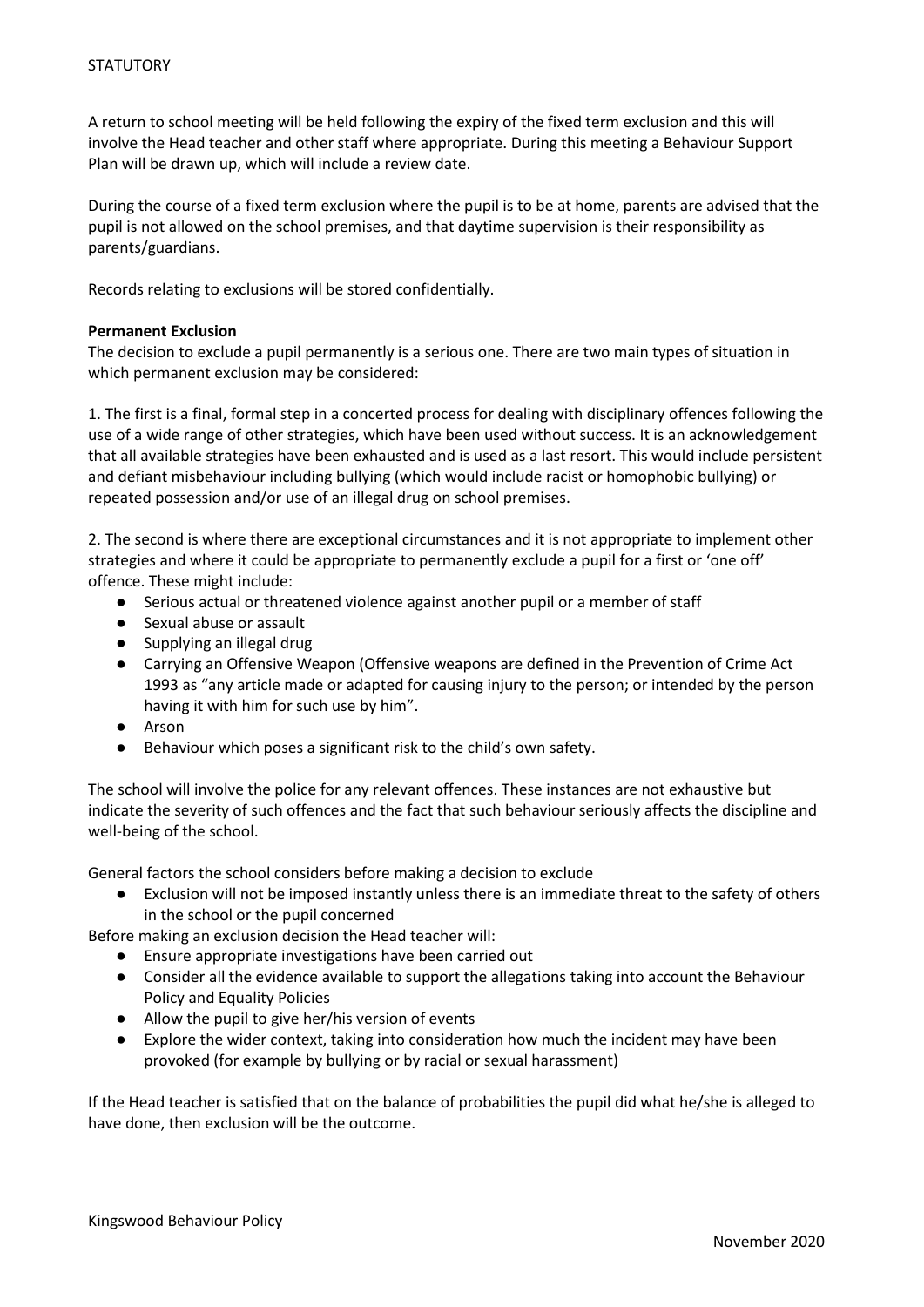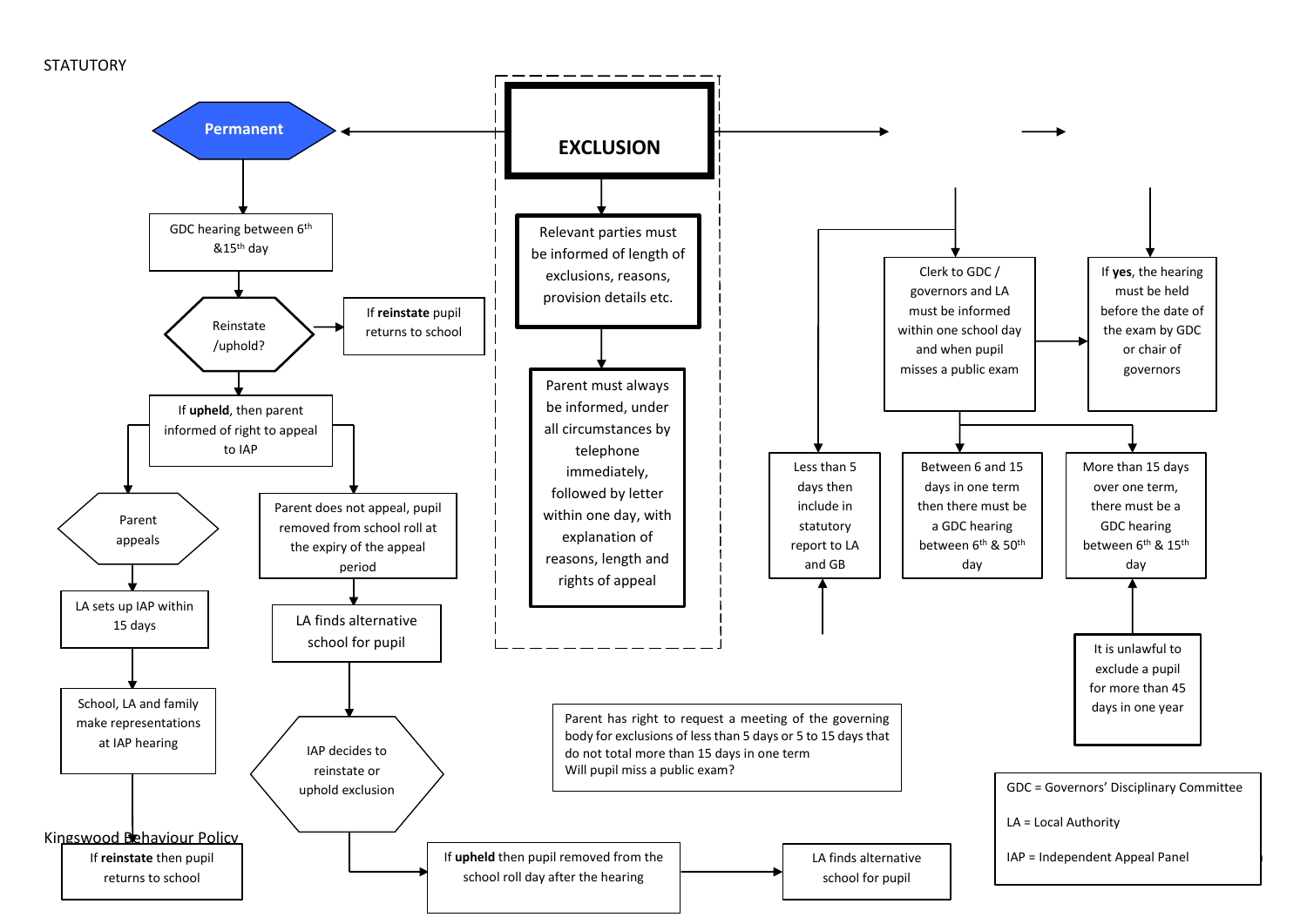#### **Appendix 3 – Use of force to control or restrain pupils: Incident Record**

Details of pupil(s) on whom force was used by a member of staff (name, class)

Date, time & location of incident

Names of staff involved (directly or as a witness)

Details of other pupils involved (directly or as witnesses), including whether any of the pupils involved were vulnerable for SEN, disability, medical or social reasons

Description of incident by the staff involved, including any attempts to de-escalate and warnings given that force may be used

Reason for using force and description of force used

Any injury suffered by staff or pupils and any first aid and / or medical attention required

Reasons for making a record of the incident

Follow up, including post-incident support, and any disciplinary against pupils

Any information about the incident shared with staff not involved in it and external agencies

When and how those with parental responsibility were informed about the incident and any views they have expressed

Has any complaint been lodged (details should not be recorded here)?

| Report compiled by: |  |  |
|---------------------|--|--|
|                     |  |  |

Countersigned by:

Name & Role: Name & Role:

Signature: Signature: Signature:

Date: **Date:** Date: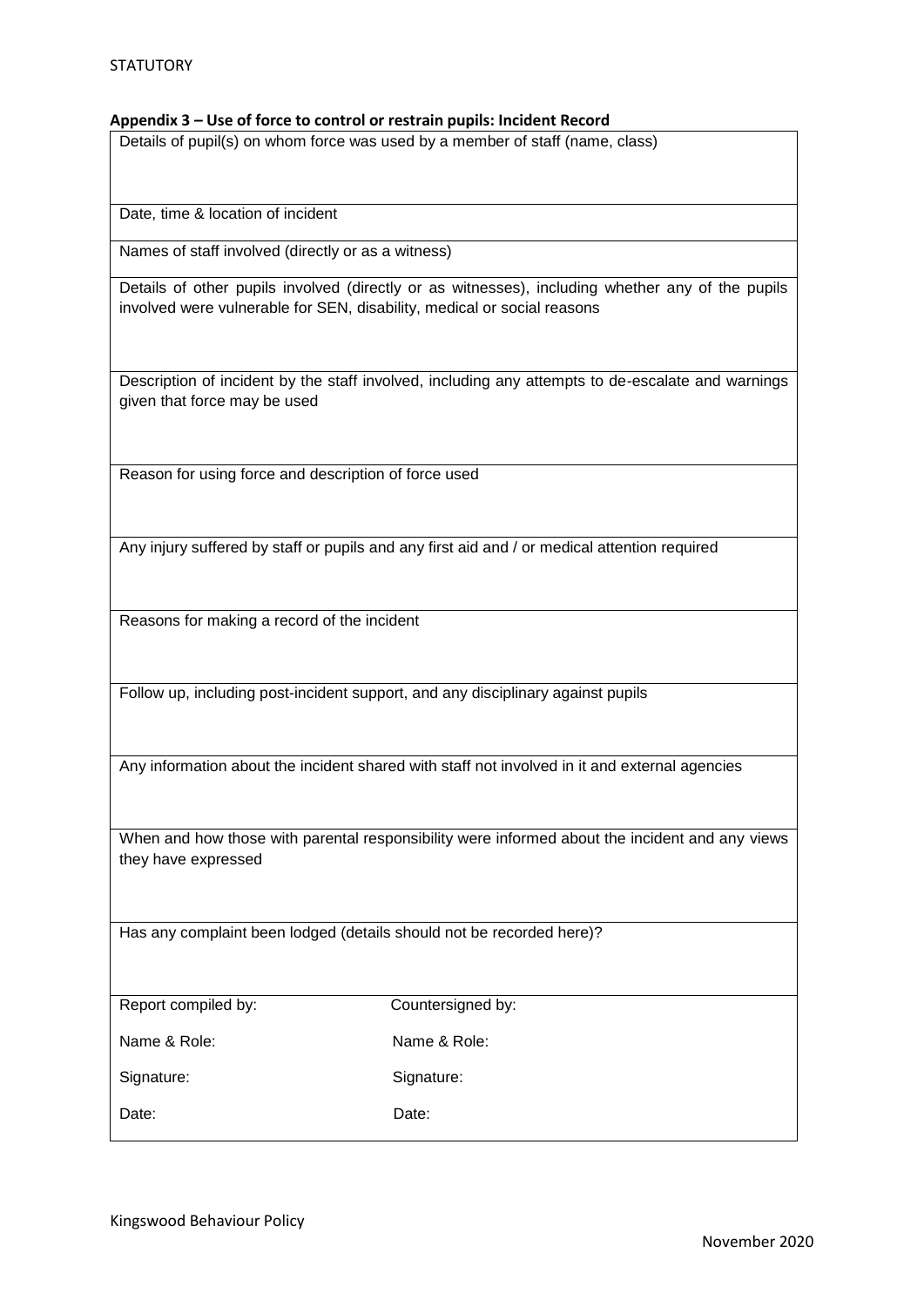

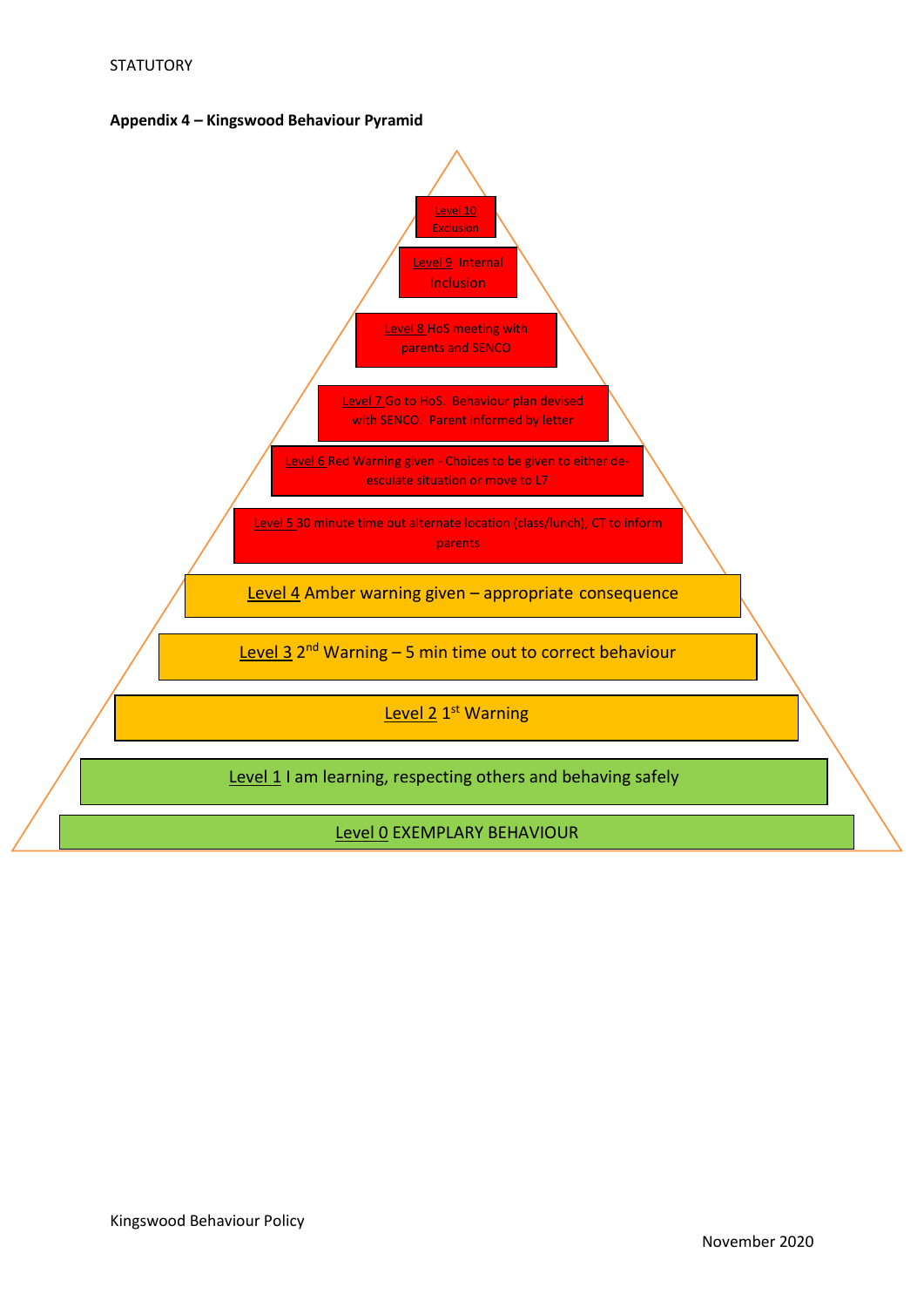# **STATUTORY**

# **Cross references**

Written Statement of Behaviour Principles

Home – School Agreement

Allegations against staff

Complaints Procedure

Use of reasonable force - advice for head teachers, staff & governing bodies, *DfE Non-statutory guidance, Sept 2012*

Exclusion from maintained schools, academies and pupil referral units in England, *DfE Statutory guidance, Feb 2013*

Screening, searching and confiscation, *DfE Statutory Guidance , Nov 2012*

Behaviour and discipline in schools – guidance for head teachers and staff, *DfE Departmental Advice, Apr 2012* 

Ensuring good behaviour in schools, *DfE Departmental Advice, Sept 2012*

Behaviour and discipline in schools – guidance for governing bodies, *DfE Statutory Guidance, Sept 2012*